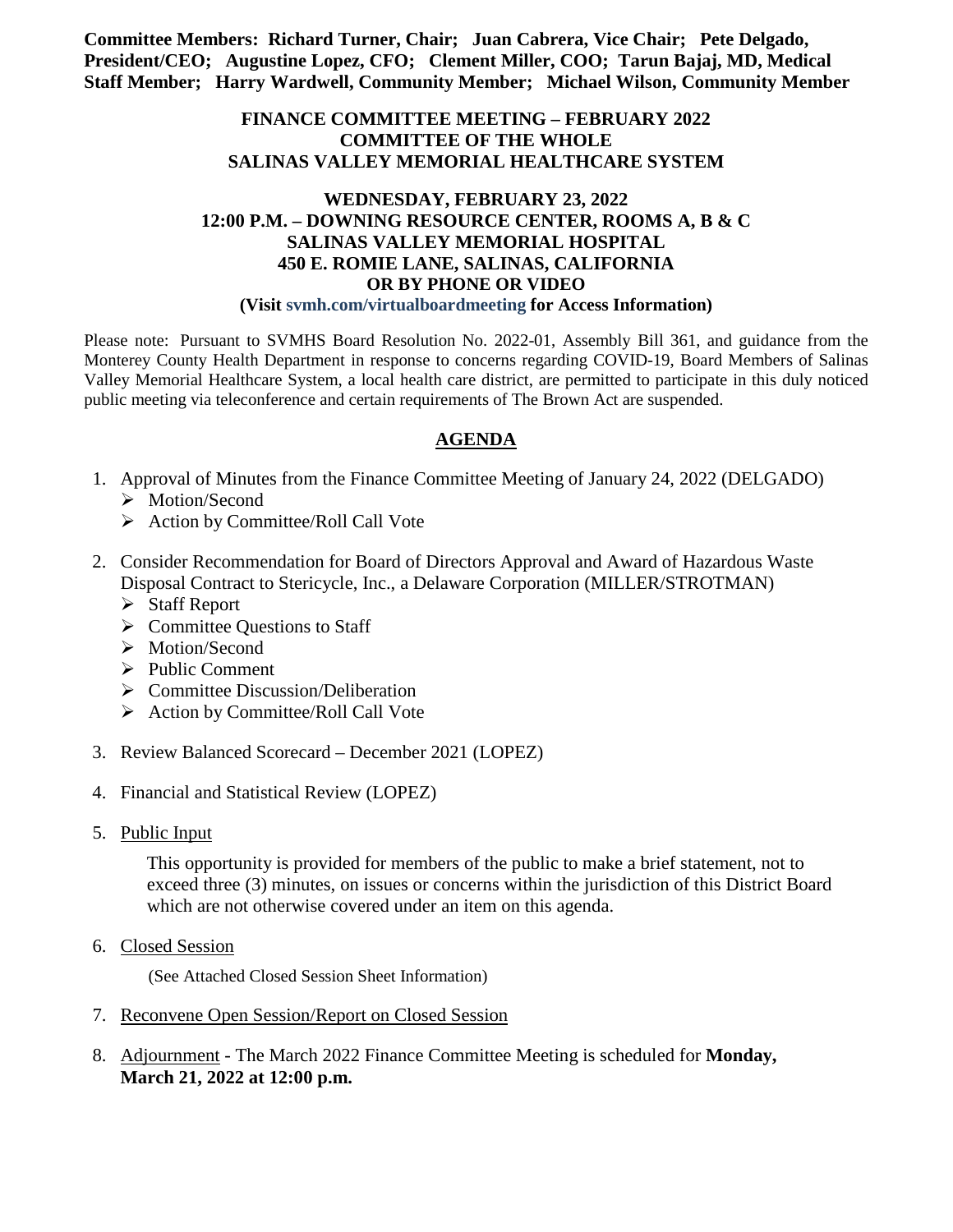Notes: This Committee meeting may be attended by Board Members who do not sit on this Committee. In the event that a quorum of the entire Board is present, this Committee shall act as a Committee of the Whole. In either case, any item acted upon by the Committee or the Committee of the Whole will require consideration and action by the full Board of Directors as a prerequisite to its legal enactment.

The Committee packet is available at the Committee Meeting, at [www.svmh.com,](http://www.svmh.com/) and in the Human Resources Department of the District. All items appearing on the agenda are subject to action by the Committee.

Requests for a disability related modification or accommodation, including auxiliary aids or services, in order to attend or participate in a meeting should be made to the Executive Assistant during regular business hours at 831- 755-0741. Notification received 48 hours before the meeting will enable the District to make reasonable accommodations.

### **FINANCE COMMITTEE MEETING OF THE BOARD OF DIRECTORS – COMMITTEE OF THE WHOLE**

# **AGENDA FOR CLOSED SESSION**

Pursuant to California Government Code Section 54954.2 and 54954.5, the board agenda may describe closed session agenda items as provided below. No legislative body or elected official shall be in violation of Section 54954.2 or 54956 if the closed session items are described in substantial compliance with Section 54954.5 of the Government Code.

# **CLOSED SESSION AGENDA ITEMS**

#### **[ ] LICENSE/PERMIT DETERMINATION** (Government Code §54956.7)

**Applicant(s)**: (Specify number of applicants)

# **[ ] CONFERENCE WITH REAL PROPERTY NEGOTIATORS**

(Government Code §54956.8)

**Property:** (Specify street address, or if no street address, the parcel number or other unique reference, of the real property under negotiation):

<u> 1980 - Johann Barn, mars ann an t-Amhain Aonaich an t-Aonaich an t-Aonaich ann an t-Aonaich ann an t-Aonaich</u>

**Agency negotiator:** (Specify names of negotiators attending the closed session):

**Negotiating parties**: (Specify name of party (not agent):

**Under negotiation:** (Specify whether instruction to negotiator will concern price, terms of payment, or both):

### **[ ] CONFERENCE WITH LEGAL COUNSEL-EXISTING LITIGATION** (Government Code §54956.9(d)(1))

**Name of case:** (Specify by reference to claimant's name, names of parties, case or claim numbers): , or

**Case name unspecified:** (Specify whether disclosure would jeopardize service of process or existing settlement negotiations):

#### **[ ] CONFERENCE WITH LEGAL COUNSEL-ANTICIPATED LITIGATION** (Government Code §54956.9)

Significant exposure to litigation pursuant to Section  $54956.9(d)(2)$  or (3) (Number of potential cases):

Additional information required pursuant to Section 54956.9(e):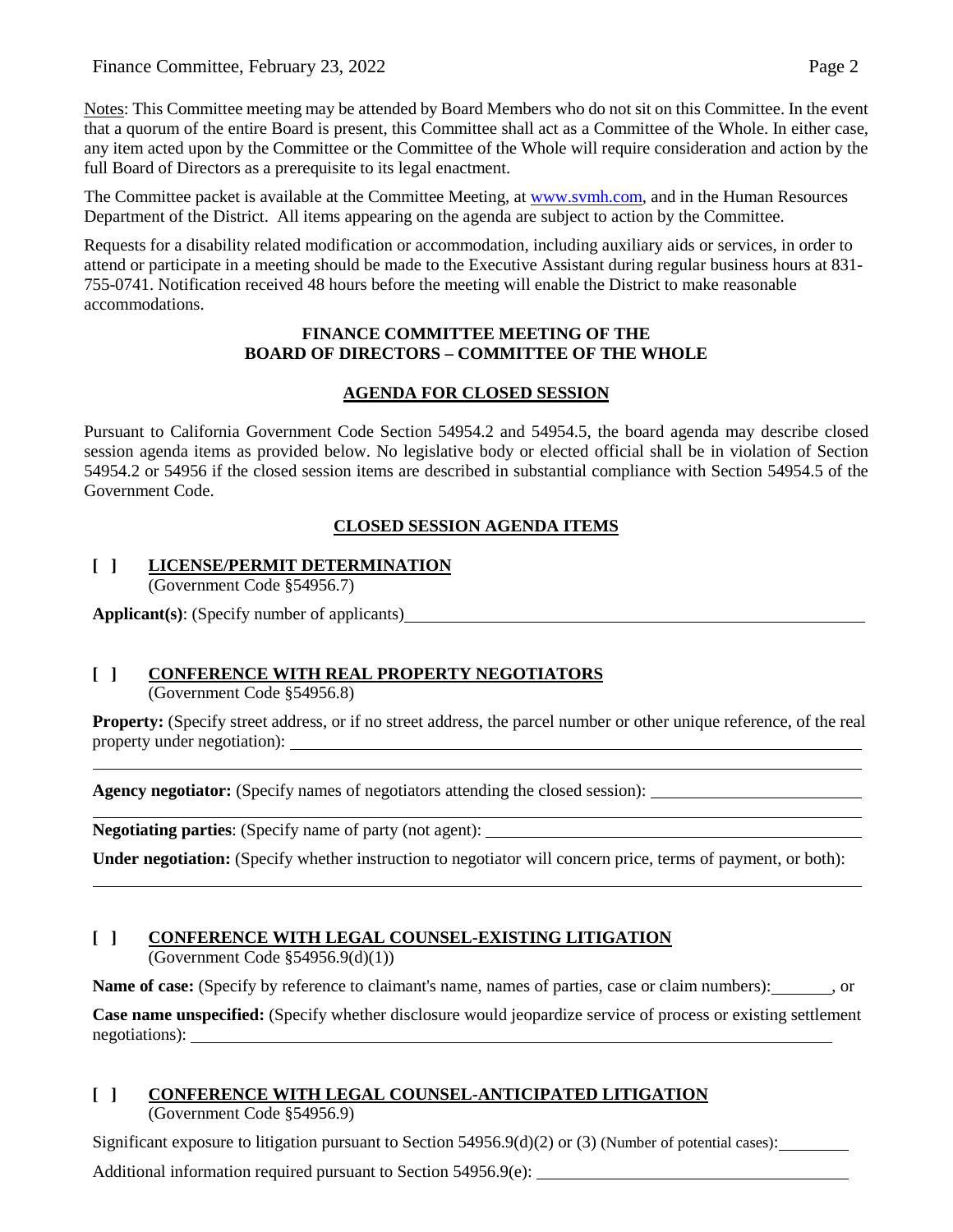Initiation of litigation pursuant to Section 54956.9(d)(4) (Number of potential cases):

## **[ ] LIABILITY CLAIMS**

(Government Code §54956.95)

**Claimant:** (Specify name unless unspecified pursuant to Section 54961):

**Agency claimed against**: (Specify name):

# **[ ] THREAT TO PUBLIC SERVICES OR FACILITIES**

(Government Code §54957)

**Consultation with**: (Specify name of law enforcement agency and title of officer):

### **[ ] PUBLIC EMPLOYEE APPOINTMENT**

(Government Code §54957)

**Title**: (Specify description of position to be filled):

## **[ ] PUBLIC EMPLOYMENT**

(Government Code §54957)

**Title**: (Specify description of position to be filled):

### **[ ] PUBLIC EMPLOYEE PERFORMANCE EVALUATION**

(Government Code §54957)

**Title**: (Specify position title of employee being reviewed):

### **[ ] PUBLIC EMPLOYEE DISCIPLINE/DISMISSAL/RELEASE**

(Government Code §54957)

(No additional information is required in connection with a closed session to consider discipline, dismissal, or release of a public employee. Discipline includes potential reduction of compensation.)

### **[ ] CONFERENCE WITH LABOR NEGOTIATOR**

(Government Code §54957.6)

**Agency designated representative:** (Specify name of designated representatives attending the closed session):

**Employee organization**: (Specify name of organization representing employee or employees in question):,

or

**Unrepresented employee**: (Specify position title of unrepresented employee who is the subject of the negotiations):

# **[ ] CASE REVIEW/PLANNING**

(Government Code §54957.8)

(No additional information is required to consider case review or planning.)